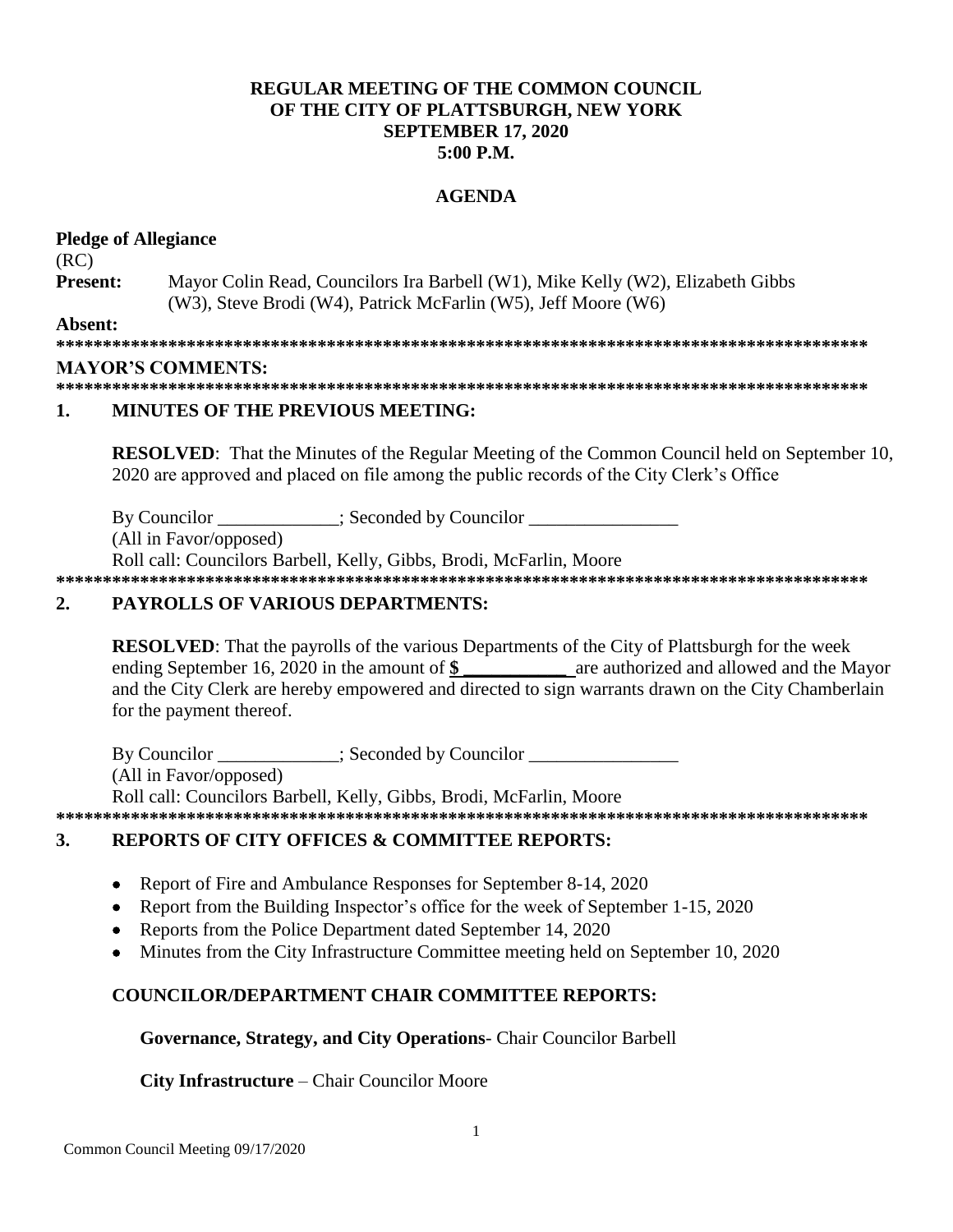**Finance and Budget –** Chair Councilor Kelly

**Public Safety** – Chair Councilor Gibbs

## **Plattsburgh Public Library** – Chair Councilor McFarlin

**MLD -** MLD Board President Councilor McFarlin

**RESOLVED**: That the reports as listed are hereby ordered received and any written reports are placed on file among the public records of the City Clerk's Office.

By Councilor \_\_\_\_\_\_\_\_\_\_; Seconded by Councilor \_\_\_\_\_\_\_\_\_\_\_\_\_\_\_\_\_\_\_\_\_\_\_\_\_\_\_\_\_\_\_\_\_ (All in Favor/opposed) Roll call: Councilors Barbell, Kelly, Gibbs, Brodi, McFarlin, Moore **\*\*\*\*\*\*\*\*\*\*\*\*\*\*\*\*\*\*\*\*\*\*\*\*\*\*\*\*\*\*\*\*\*\*\*\*\*\*\*\*\*\*\*\*\*\*\*\*\*\*\*\*\*\*\*\*\*\*\*\*\*\*\*\*\*\*\*\*\*\*\*\*\*\*\*\*\*\*\*\*\*\*\*\*\*\*\***

## **4. CORRESPONDENCE OR RECOMMENDATIONS FROM BOARDS: None**

**\*\*\*\*\*\*\*\*\*\*\*\*\*\*\*\*\*\*\*\*\*\*\*\*\*\*\*\*\*\*\*\*\*\*\*\*\*\*\*\*\*\*\*\*\*\*\*\*\*\*\*\*\*\*\*\*\*\*\*\*\*\*\*\*\*\*\*\*\*\*\*\*\*\*\*\*\*\*\*\*\*\*\*\*\*\*\***

## **5. AUDIT OF CLAIMS:**

**RESOLVED**: That the bills Audited by the Common Council for the week ending September 18, 2020 in the amount of \$ **\_\_\_\_\_\_\_\_\_\_\_\_\_** are authorized and allowed and the Mayor and City Clerk are hereby authorized and directed to sign warrants drawn on the City Chamberlain for the payment thereof.

By Councilor  $\qquad \qquad :$  Seconded by Councilor

(All in Favor/opposed)

Roll call: Councilors Barbell, Kelly, Gibbs, Brodi, McFarlin, Moore

**\*\*\*\*\*\*\*\*\*\*\*\*\*\*\*\*\*\*\*\*\*\*\*\*\*\*\*\*\*\*\*\*\*\*\*\*\*\*\*\*\*\*\*\*\*\*\*\*\*\*\*\*\*\*\*\*\*\*\*\*\*\*\*\*\*\*\*\*\*\*\*\*\*\*\*\*\*\*\*\*\*\*\*\*\*\*\***

\_\_\_\_\_\_\_\_\_\_\_\_\_\_\_\_\_\_\_\_\_\_\_\_\_\_\_\_\_\_\_\_\_\_\_\_\_\_\_\_\_\_\_\_\_\_\_\_\_\_\_\_\_\_\_\_\_\_\_\_\_\_\_\_\_\_\_\_\_\_\_\_\_\_\_\_\_\_\_\_\_\_\_\_

\_\_\_\_\_\_\_\_\_\_\_\_\_\_\_\_\_\_\_\_\_\_\_\_\_\_\_\_\_\_\_\_\_\_\_\_\_\_\_\_\_\_\_\_\_\_\_\_\_\_\_\_\_\_\_\_\_\_\_\_\_\_\_\_\_\_\_\_\_\_\_\_\_\_\_\_\_\_\_\_\_\_\_\_

## **6. PERSONS ADDRESSING COUNCIL ON AGENDA ITEMS ONLY:**

## **\*\*\*\*\*\*\*\*\*\*\*\*\*\*\*\*\*\*\*\*\*\*\*\*\*\*\*\*\*\*\*\*\*\*\*\*\*\*\*\*\*\*\*\*\*\*\*\*\*\*\*\*\*\*\*\*\*\*\*\*\*\*\*\*\*\*\*\*\*\*\*\*\*\*\*\*\*\*\*\*\*\*\*\*\*\*\***

# **7. OTHER ITEMS:**

**A. RESOLVED:** That the Mayor is authorized to sign a renewal contract for Assessment Services under Section 1537 of the Real Property Tax Law with the County of Clinton a copy of the proposed contract is made part of the minutes of this meeting. The dates of the contract are January 1, 2021 thru December 31, 2023.

Discussion:

Roll call: Councilors Barbell, Kelly, Gibbs, Brodi, McFarlin, Moore

**ACTION TAKEN:** Adopted \_\_\_\_\_ Defeated \_\_\_\_\_ Withdrawn Tabled

Follow up Action: **\*\*\*\*\*\*\*\*\*\*\*\*\*\*\*\*\*\*\*\*\*\*\*\*\*\*\*\*\*\*\*\*\*\*\*\*\*\*\*\*\*\*\*\*\*\*\*\*\*\*\*\*\*\*\*\*\*\*\*\*\*\*\*\*\*\*\*\*\*\*\*\*\*\*\*\*\*\*\*\*\*\*\*\*\*\*\*\*\*\***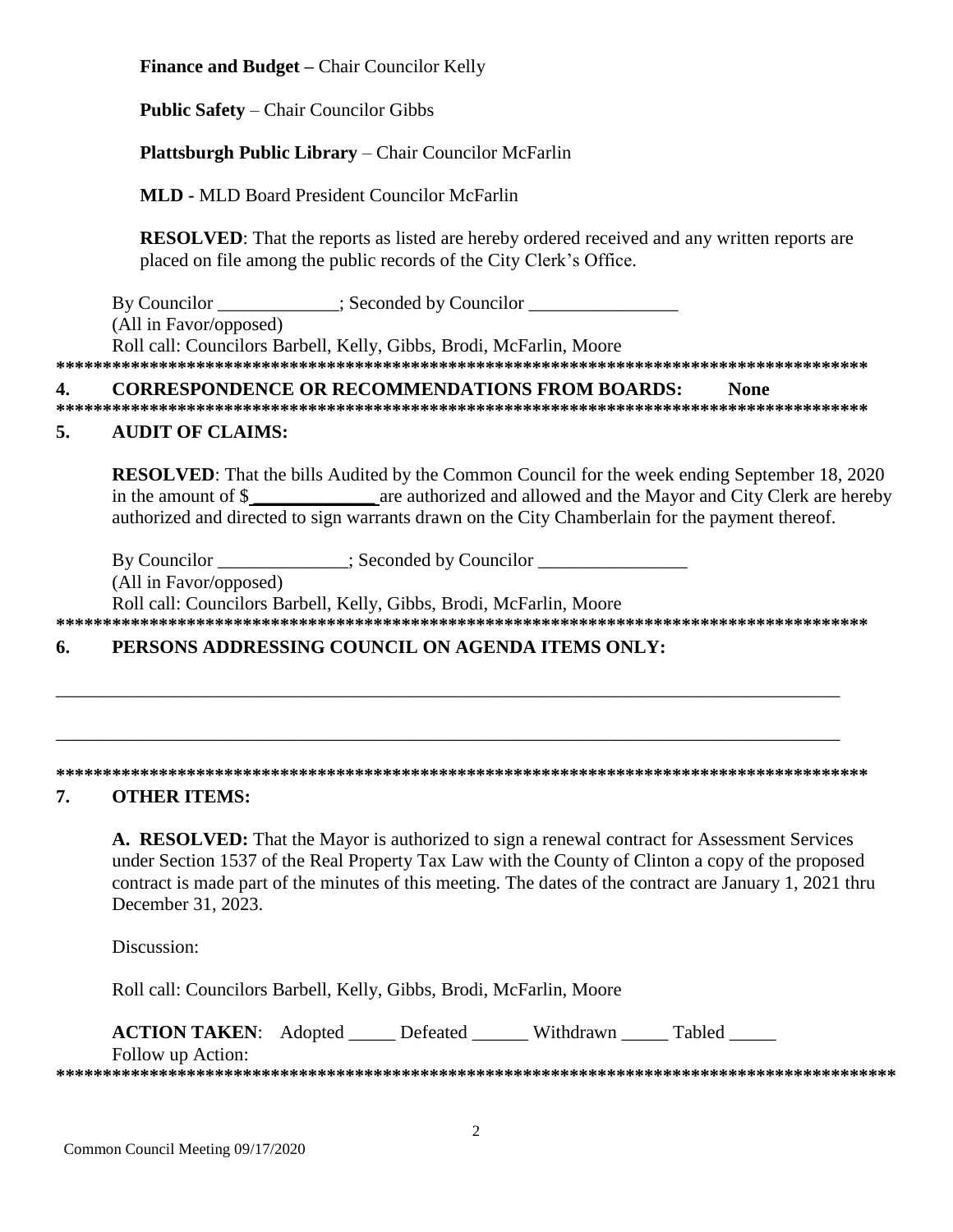**B. RESOLVED:** In accordance with the request therefore the Common Council hereby agrees to and authorizes entering into an agreement with the Town of Ausable to provide 3A chief operator services for approximately 20 hours per month at \$38.50 per hour, subject to approval of contract form by Corporation Counsel. By Councilor \_\_\_\_\_\_\_\_\_\_; Seconded by Councilor \_\_\_\_\_\_\_\_\_\_\_\_\_\_\_\_\_\_\_\_\_\_\_\_\_\_\_\_\_\_\_\_\_ Discussion: Roll call: Councilors Barbell, Kelly, Gibbs, Brodi, McFarlin, Moore **ACTION TAKEN:** Adopted \_\_\_\_\_ Defeated \_\_\_\_\_\_ Withdrawn \_\_\_\_\_ Tabled \_\_\_\_\_ Follow up Action: **\*\*\*\*\*\*\*\*\*\*\*\*\*\*\*\*\*\*\*\*\*\*\*\*\*\*\*\*\*\*\*\*\*\*\*\*\*\*\*\*\*\*\*\*\*\*\*\*\*\*\*\*\*\*\*\*\*\*\*\*\*\*\*\*\*\*\*\*\*\*\*\*\*\*\*\*\*\*\*\*\*\*\*\*\*\*\*\*\*\* C. RESOLVED:** In accordance with the request therefore the Common Council approves revising capital project H5110.58, 2016 Saranac River Trail – Phase II, to include the additional costs for completion of the project of \$648,096, bringing the total project cost to \$3,754,229, for which the City has a September  $6<sup>th</sup>$ , 2016, bond resolution authorizing the issuance of \$2,570,000 of serial bond debt to pay for the completion of the project. The City will have a total debt issued on behalf of this project of \$1,810,363 per the project funding details, of which \$574,000 has been issued in 2017, leaving \$1,236,363 to be issued in 2020 By Councilor \_\_\_\_\_\_\_\_\_\_; Seconded by Councilor \_\_\_\_\_\_\_\_\_\_\_\_\_\_\_\_\_\_\_\_\_\_\_\_\_\_\_\_\_\_\_\_\_ Discussion: Roll call: Councilors Barbell, Kelly, Gibbs, Brodi, McFarlin, Moore **ACTION TAKEN:** Adopted Defeated Withdrawn Tabled Follow up Action: **\*\*\*\*\*\*\*\*\*\*\*\*\*\*\*\*\*\*\*\*\*\*\*\*\*\*\*\*\*\*\*\*\*\*\*\*\*\*\*\*\*\*\*\*\*\*\*\*\*\*\*\*\*\*\*\*\*\*\*\*\*\*\*\*\*\*\*\*\*\*\*\*\*\*\*\*\*\*\*\*\*\*\*\*\*\*\*\*\*\* D. RESOLVED:** In accordance with the request therefore the Common Council approves the construction contract for "Saranac River Trail Phase 2" be awarded to the low bidder, Luck Brothers, Inc., in the amount of \$3,098,501.31 and authorizes the Mayor to execute all necessary documents. By Councilor  $\qquad \qquad$  ; Seconded by Councilor  $\qquad \qquad$ Discussion: Roll call: Councilors Barbell, Kelly, Gibbs, Brodi, McFarlin, Moore

**ACTION TAKEN:** Adopted \_\_\_\_\_ Defeated \_\_\_\_\_\_ Withdrawn Tabled

Follow up Action:

**\*\*\*\*\*\*\*\*\*\*\*\*\*\*\*\*\*\*\*\*\*\*\*\*\*\*\*\*\*\*\*\*\*\*\*\*\*\*\*\*\*\*\*\*\*\*\*\*\*\*\*\*\*\*\*\*\*\*\*\*\*\*\*\*\*\*\*\*\*\*\*\*\*\*\*\*\*\*\*\*\*\*\*\*\*\*\*\*\*\***

**E. RESOLVED:** In accordance with the request therefore the Common Council adopts a Compensation and Benefit policy for all Managers of the City of Plattsburgh. The entire text of which has been distributed to and read by the members of the Common Council, is hereby enacted without the reading thereof and a copy is made part of the minutes of this meeting.